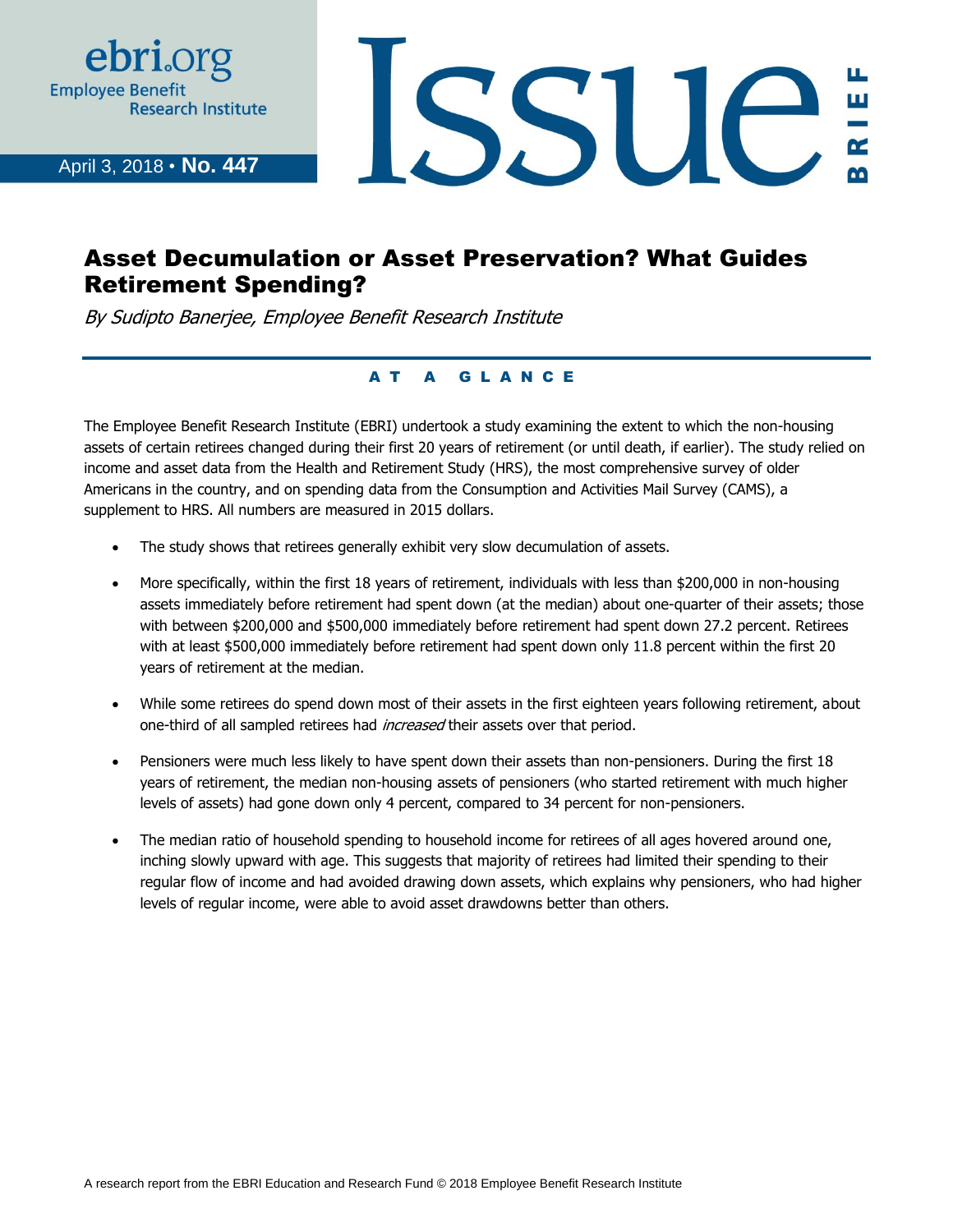Sudipto Banerjee served as a research associate at the Employee Benefit Research Institute (EBRI). This Issue Brief was written with assistance from the Institute's research and editorial staffs. Any views expressed in this report are those of the author, and should not be ascribed to the officers, trustees, or other sponsors of EBRI, Employee Benefit Research Institute-Education and Research Fund (EBRI-ERF), or their staffs. Neither EBRI nor EBRI-ERF lobbies or takes positions on specific policy proposals. EBRI invites comment on this research.

**Copyright Information:** This report is copyrighted by the Employee Benefit Research Institute (EBRI). It may be used without permission but citation of the source is required.

**Recommended Citation:** Sudipto Banerjee, "Asset Decumulation or Asset Preservation? What Guides Retirement Spending?" EBRI Issue Brief, no. 447 (Employee Benefit Research Institute, April 3, 2018).

**Report availability:** This report is available on the internet at [www.ebri.org](http://www.ebri.org/)

# **Table of Contents**

| Change in Non-Housing Assets of Those Who Started Retirement With Less Than \$200,000 5          |
|--------------------------------------------------------------------------------------------------|
| Change in Non-Housing Assets of Those Who Started Retirement With Assets Between \$200,000 and   |
| Change in Non-Housing Assets of Those Who Started Retirement With Assets at Least \$500,000 7    |
|                                                                                                  |
| What Percentage of Assets Remain at Different Points in Retirement? Results for Group A Retirees |
| What Percentage of Assets Remain at Different Points in Retirement? Results for Group B Retirees |
| What Percentage of Assets Remain at Different Points in Retirement? Results for Group C Retirees |
|                                                                                                  |
|                                                                                                  |
|                                                                                                  |
|                                                                                                  |

## **Figures**

| Figure 1A, Mean and Median Non-Housing Assets Before and After Retirement for Households with Non-Housing Assets |  |
|------------------------------------------------------------------------------------------------------------------|--|
|                                                                                                                  |  |
|                                                                                                                  |  |
| Figure 1B, Mean and Median Non-Housing Assets Before and After Retirement for Households with Non-Housing Assets |  |
|                                                                                                                  |  |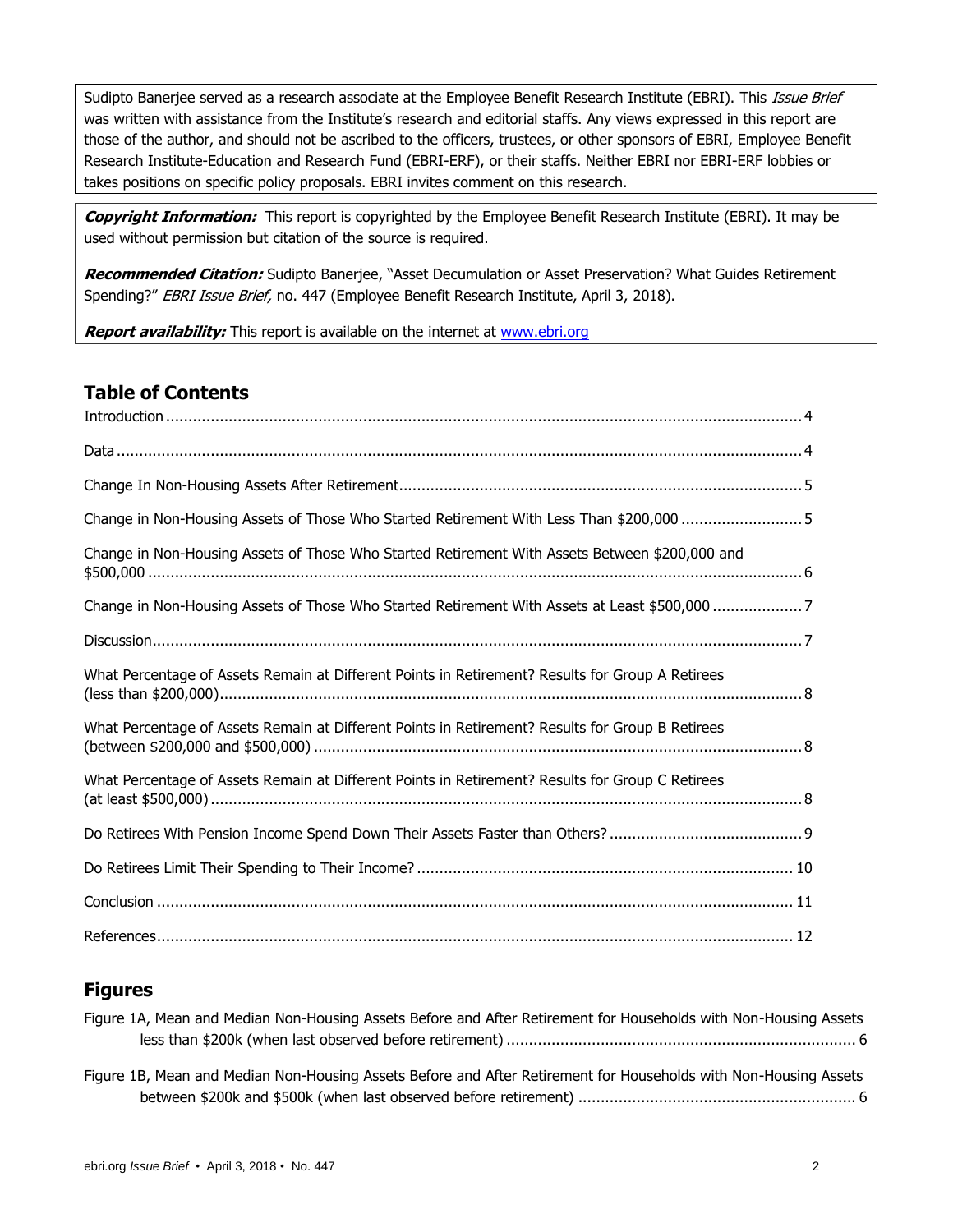| Figure 1C, Mean and Median Non-Housing Assets Before and After Retirement for Households with Non-Housing Assets                                                                                                                      |
|---------------------------------------------------------------------------------------------------------------------------------------------------------------------------------------------------------------------------------------|
| Figure 2A, Percentage of Retired Households with A Given Proportion of Starting Assets (assets in first two years of<br>retirement) Remaining at Different Points in Retirement (for households with preretirement non-housing assets |
| Figure 2B, Percentage of Retired Households with A Given Proportion of Starting Assets (assets in first two years of<br>retirement) Remaining at Different Points in Retirement (for households with preretirement non-housing        |

| Figure 2C, Percentage of Retired Households with A Given Proportion of Starting Assets (assets in first two years of |  |
|----------------------------------------------------------------------------------------------------------------------|--|
| retirement) Remaining at Different Points in Retirement (for households with preretirement non-housing assets        |  |
|                                                                                                                      |  |

| Figure 3, Median Non-Housing Assets Before and After Retirement for Households With and Without Pension |  |
|---------------------------------------------------------------------------------------------------------|--|
|                                                                                                         |  |

Figure 4, Median Ratio of Household Spending to Household Income from 2001 - 2013, By Age Group...................... 11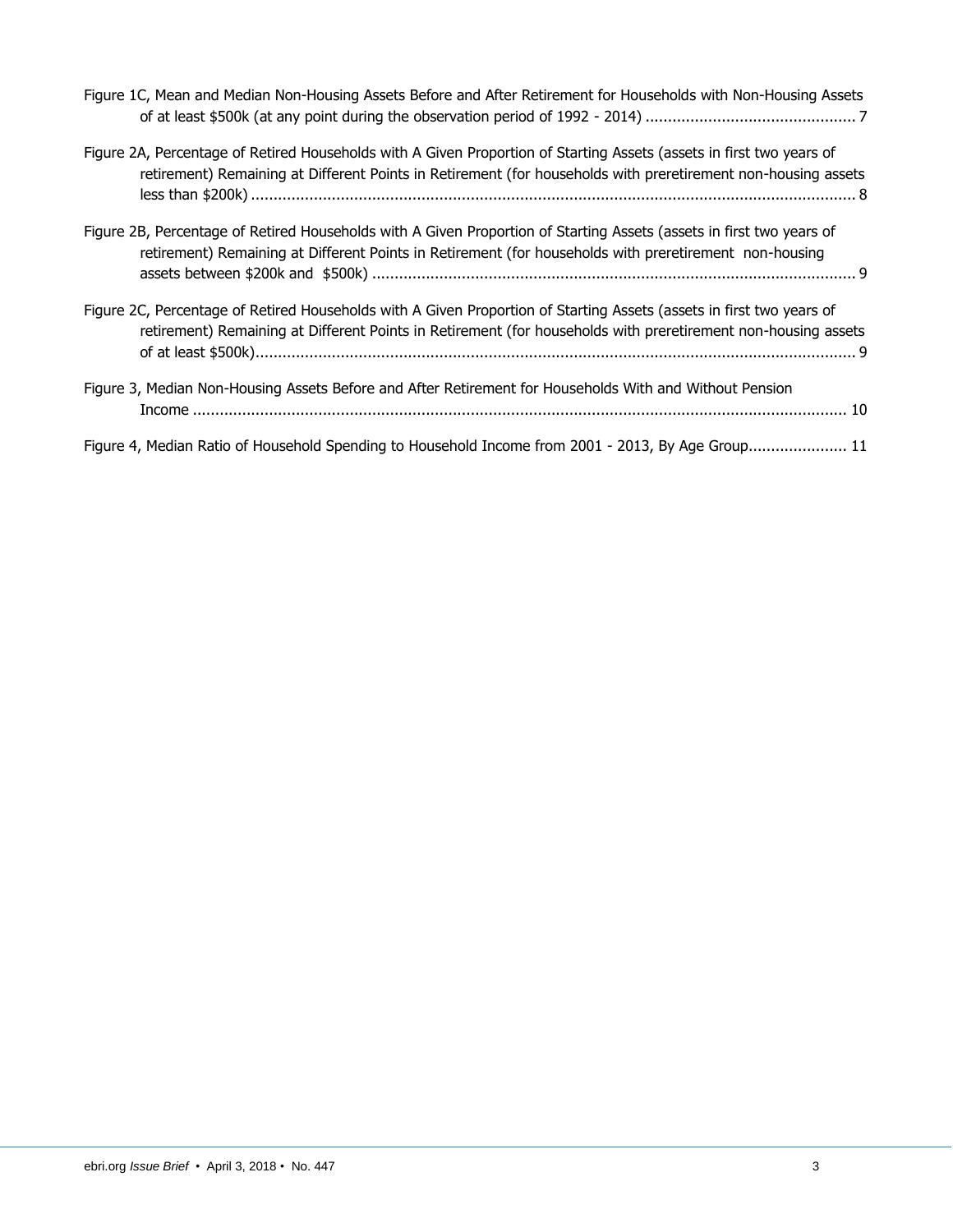# Asset Decumulation or Asset Preservation? What Guides Retirement Spending?

By Sudipto Banerjee, Employee Benefit Research Institute

# <span id="page-3-0"></span>**Introduction**

One of the assumptions underlying many models used to measure retirement income adequacy is that retirees will spend down their accumulated assets to fund their retirement needs. While this may make sense in theory, do people actually behave like this?

There are several reasons to expect that many retirees do not behave in ways consistent with the assumption of asset decumulation. For example, retirees face several risks - uncertain life span, uncertain medical expenses, uncertain market returns - that might cause many to spend their retirement assets more slowly. In addition, throughout their working lives, many people develop a saving habit. Is it possible to suddenly change or reverse such a habit? How easily can people adjust to decreasing account balances after they have focused on increasing their balances for most of their lives?

This study reviews data reflecting how retirees actually use their assets after retirement. Understanding how retirees make such save-or-spend decisions is crucial to measuring retirement income adequacy and to developing products and advice to help retirees manage their retirement assets better.

In 2015, the Society of Actuaries (SOA) interviewed a group of retirees who had been retired for at least 15 years and had investable assets between \$50,000 and \$350,000. They were asked several questions about how they managed their finances. The study concluded, "A key goal of almost all focus group retirees is to maintain or increase their asset level … In general, those who have been able to maintain their asset levels have done so through significant cuts in spending." Another focus group study conducted by SOA in 2013 yielded similar conclusions. Of course, these conclusions were based on only anecdotal evidence, but still the conclusions were striking.

Poterba, Venti, and Wise (2017) used data from the HRS, and analyzed how assets changed in the last two decades of the lives of retirees. Their results showed that for most retirees, the value of assets observed in the year before death were similar to the value of assets observed when they were first included in the survey (up to 20 years prior). In the HRS cohort (born between 1931 and 1941), among those with assets between \$1- \$50,000 in the last year before death, 81 percent had assets less than \$100,000 in the first year of observation.

Instead of looking at the last few years of life, the Employee Benefit Research Institute (EBRI) study looks at how retirees' assets change in the years immediately following their retirement. In addition to asset changes, the study also compares income and spending of retirees of different ages to better understand how retirees make spending decisions.

# <span id="page-3-1"></span>**Data**

The income and asset data for this study came from the Health and Retirement Study (HRS), the most comprehensive survey of older Americans in the country. Every two years, beginning in 1992, HRS has surveyed a nationally representative sample of U.S. households with individuals over age 50 on topics such as health, assets, income, and labor-force status in detail. The initial sample consisted of individuals born between 1931–1941 and their spouses, regardless of their birth year. Younger cohorts have been added in following years. HRS is sponsored by the National Institute on Aging (NIA) and the Social Security Administration (SSA) and is administered by the Institute for Social Research (ISR) at the University of Michigan.

The spending data came from the Consumption and Activities Mail Survey (CAMS). CAMS, which was initiated in 2001, as a supplement to the HRS. Every year following the main HRS survey, the CAMS questionnaire has been sent to a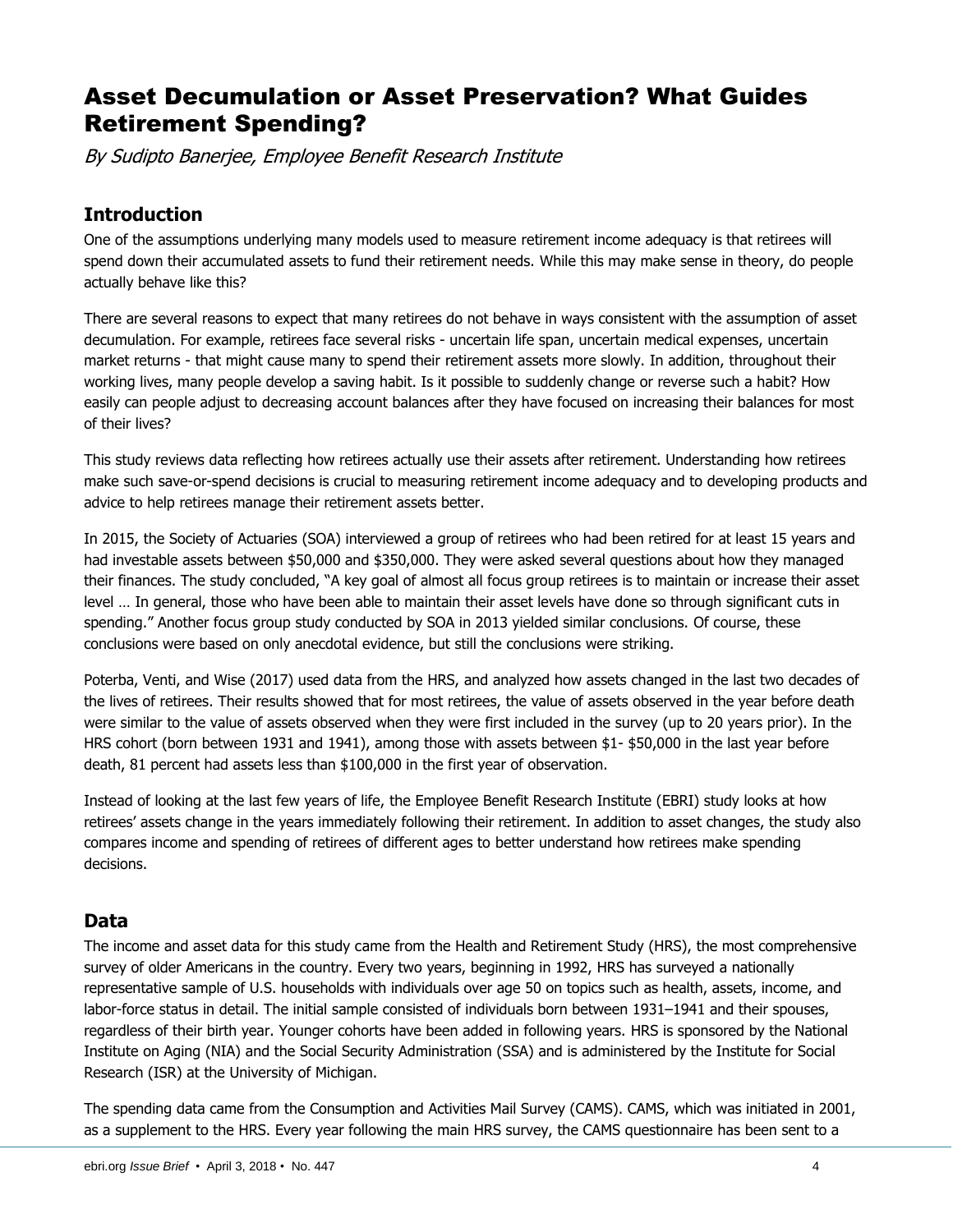subset of randomly selected households from the HRS participants to collect spending information on 36 categories to arrive at a measure of total household spending. In couple households, the questionnaire has been sent randomly to one of the two spouses. Since 2001, CAMS has been conducted every two years, with 2015 being the latest round of available data.

All numbers have been measured in 2015 dollars.

### <span id="page-4-0"></span>**Change In Non-Housing Assets After Retirement**

The EBRI study tracks the change in non-housing assets for three different groups of retirees who entered retirement with different levels of non-housing assets. The asset levels used to distinguish between the three groups are the assets last observed before these households entered retirement.

- Group A: retirees with pre-retirement non-housing assets less than \$200,000
- Group B: retirees with pre-retirement non-housing assets between \$200,000 and \$500,000
- Group C: retirees with pre-retirement non-housing assets at least \$500,000 in assets

**Definition of Retirement:** A primary worker is identified for each household. For couples, the spouse with higher Social Security earnings is the assigned primary worker as he/she has higher average lifetime earnings. Self-reported retirement (month and year) for the primary worker in 2014 (latest survey) is used as the retirement (month and year) for the household.

**Definition of Non-Housing Assets:** Non-housing assets include any real estate other than primary residence; net value of vehicles owned; individual retirement accounts (IRAs), stocks and mutual funds, checking, savings and money market accounts, certificates of deposit (CDs), government savings bonds, Treasury bills, bonds and bond funds; and any other source of wealth *minus* all debt (such as consumer loans).

Non-housing assets do not include assets in an employer-provided retirement plan such as a 401(k), which could be a significant portion of savings. According to the Survey of Consumer Finances (2016), among families headed by individuals ages 65 and older, 13.8 percent of individual assets were in current-employer's plans, 11.4 percent of individual assets were in previous-employer's plans and 74.8 percent of their individual assets were in IRA or Keogh plans. The sample analyzed for this study is retired and by definition has no assets in current-employer plans. So, the sample should have a higher proportion of individual assets in IRA or Keogh plans. However, some of the individual assets will be missing for the analyzed sample, and the decumulation of those assets will not be captured in the study.

#### <span id="page-4-1"></span>**Change in Non-Housing Assets of Those Who Started Retirement With Less Than \$200,000**

Figure 1A shows how non-housing assets changed for Group A – those entering retirement with less than \$200,000 in non-housing assets -- over the 18 year period after retirement. First, the preretirement, non-housing asset median for this group was only \$29,975. The mean was \$48,552. In the first four years of retirement, the mean increased (to a large part due to IRA rollovers), but the median remained more or less the same. This is understandable because in Group A, IRA rollovers were generally limited to people with higher assets and with access to employer plans.

Over the 18-year period, there was a very small drop in the median assets of this group, from \$31,740 (after 1- 2 years of retirement) to \$24,000 (after 17 - 18 years of retirement). This was only a 24.4 percent drop. Such a rate of asset decumulation was definitely much lower than what has been traditionally assumed by most retirement models. But intuitively, such behavior was not confounding. These households had very few assets and they faced a lot of uncertainties. So, it was not "irrational" for them to have held on to their assets as long as possible.

It is important to note that the value of non-housing assets may go down even when retirees are not spending down these assets. For example, a year of negative returns could also result in lower assets. But since the data show much lower drops in assets than predicted by economic theories or retirement models, this is not a particular concern. In the case of negative returns, the data would suggest people are spending down even less. But, if the assets appreciate and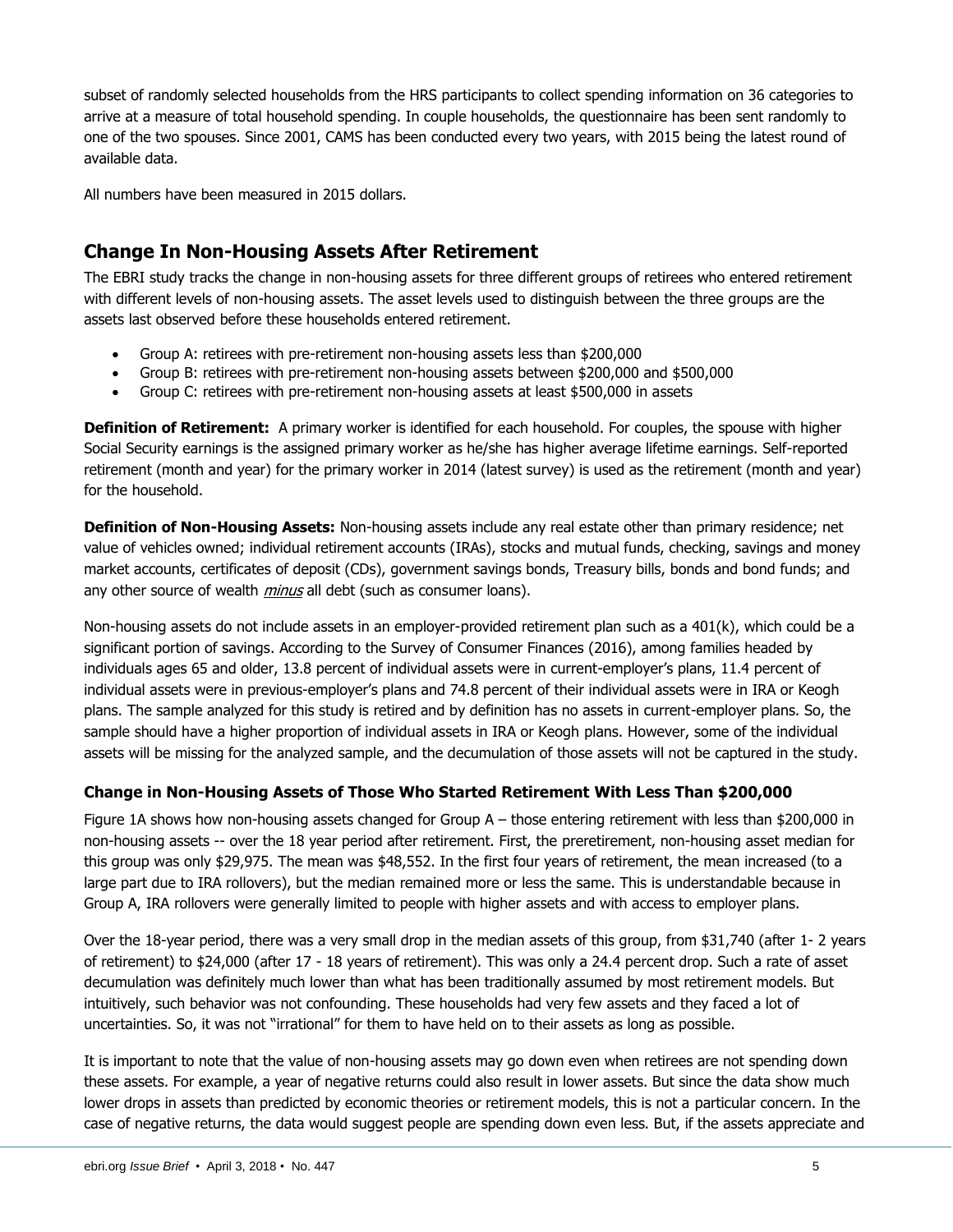people spend down only the return on their assets, then the level of assets would not change. In fact, this is a very likely scenario. The results below point toward the fact that people might be willing to spend down the income from their assets, but are reluctant to spend down the "principal."



#### <span id="page-5-0"></span>**Change in Non-Housing Assets of Those Who Started Retirement With Assets Between \$200,000 and \$500,000**

Figure 1B shows how the assets changed for Group B – those entering retirement with non-housing assets of at least \$200,000 but less than \$500,000 -- in the 18 years after retirement. The trends were very similar to trends seen for Group A. In the first two years of retirement, the non-housing asset median for Group B was \$333,940. After 13-14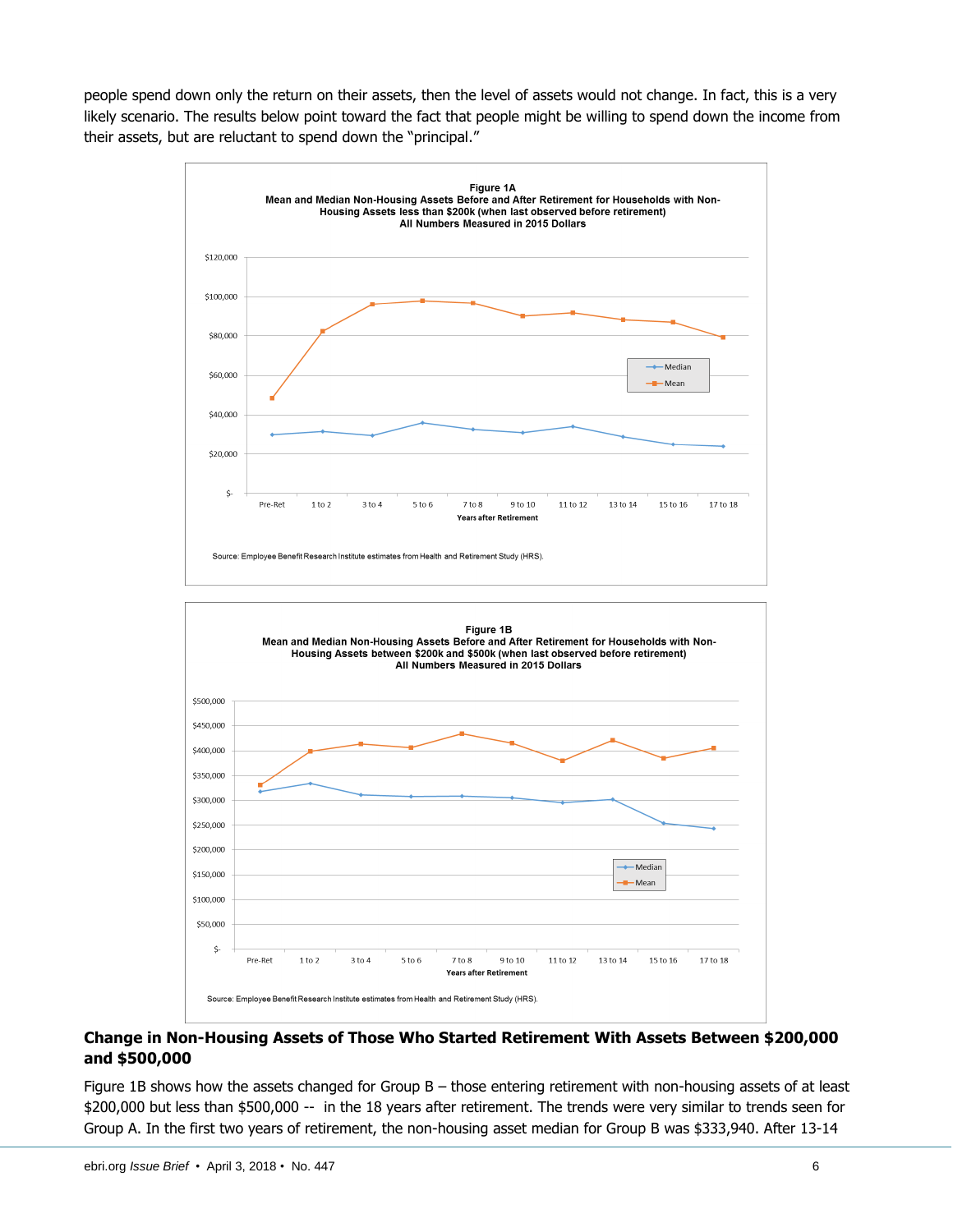years of retirement the median was still above \$300,000 (at \$301,620). By the 17<sup>th</sup>-18<sup>th</sup> year of retirement, the nonhousing asset median was \$243,070, a 27.2 percent drop compared to the asset median in the first two years. So, in this group as well, retirees did not spend down their assets as quickly as retirement models would generally predict.

#### <span id="page-6-0"></span>**Change in Non-Housing Assets of Those Who Started Retirement With Assets at Least \$500,000**

Figure 1C shows how the assets changed for Group C – those entering retirement with at least \$500,000 in nonhousing assets -- in the 20 years after retirement. The asset decumulation rate was even slower for this group. The non-housing asset median for retirees in this group was \$857,450 in the first two years of retirement. After 19-20 years of retirement, the median dropped to \$756,300 – an 11.8 percent drop. So, the group with the highest level of assets had the lowest rate of asset spend down.



#### <span id="page-6-1"></span>**Discussion**

Why are retirees not spending down their assets? There are probably a number of reasons. First, there are the uncertainties. People don't know how long they are going to live or how long they have to fund their retirement from these assets. Then there are uncertain medical expenses that could be catastrophic if someone has to stay in a longterm care facility for a prolonged period. Of course, if people have to self-insure against these uncertainties, they need to hold onto their assets. Second, some of these assets are likely to be passed on to their heirs as bequests. But, what percentage of actual bequests are planned vs. accidental is an open question. Third, another possible reason for this slow asset decumulation rate could be lack of financial sophistication, or in other words, people don't know what is a safe rate for spending down their assets. So, they are erring on the side of caution. Finally, some of it could be just a behavioral impediment. After building a saving habit throughout their working lives, people find it challenging to shift into spending mode. They continue to build up their assets or hold on to their assets as long as possible.

Do these results mean no one is running out of money in retirement? No. Some retirees are running out of money in retirement (as shown in section 3 below). At the same time, instead of spending down, a large number of retirees are continuing to accumulate assets throughout retirement.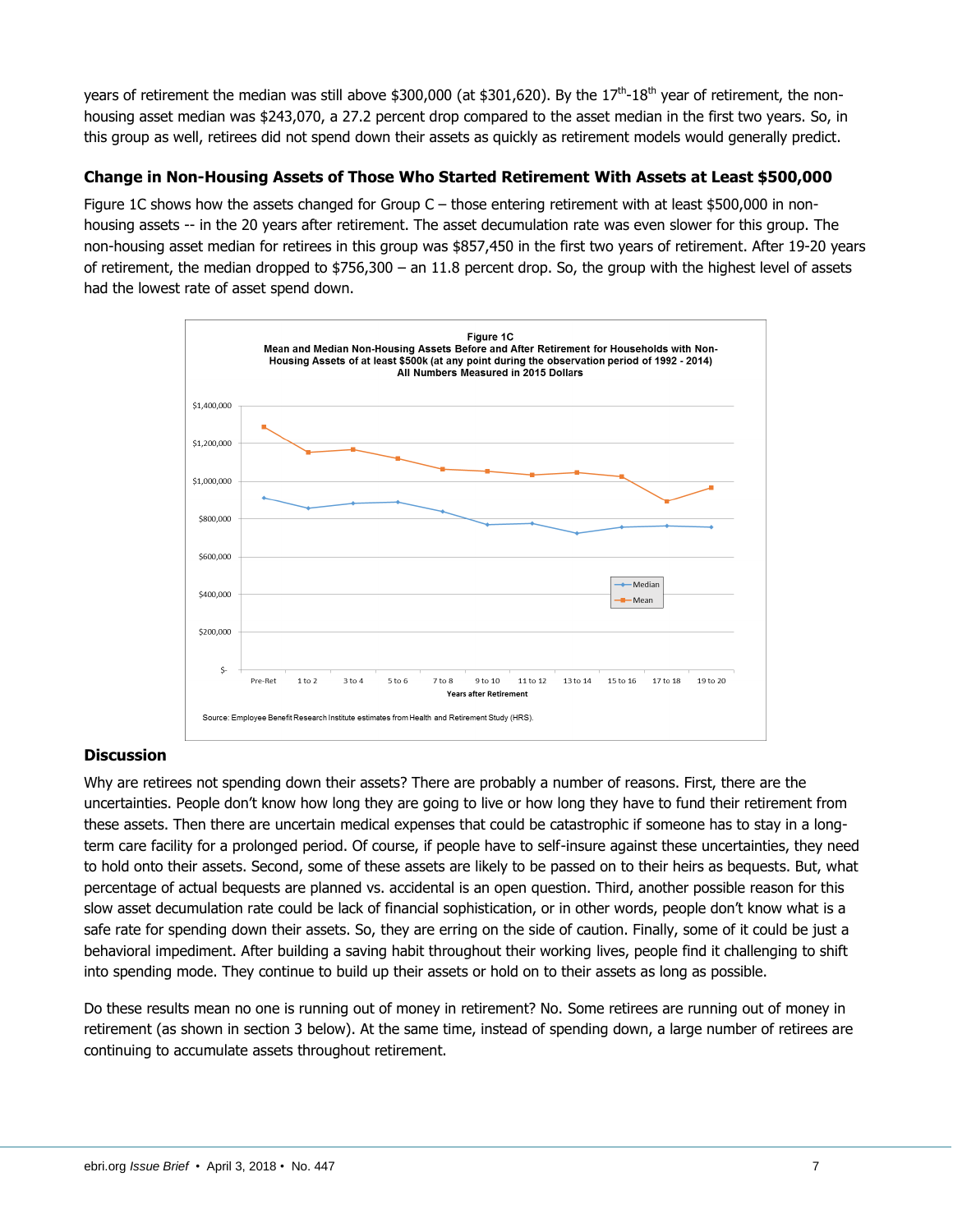#### <span id="page-7-0"></span>**What Percentage of Assets Remain at Different Points in Retirement? Results for Group A Retirees (less than \$200,000)**

Figure 2A shows the percentage of retirees in Group A that had a given proportion of their starting assets (assets in the first two years of retirement) left at different points in retirement. By the third to fourth year of retirement one-in-five retirees in this group had less than 20 percent of their starting assets left. By the 17<sup>th</sup>-18<sup>th</sup> year of retirement, more than one-in-three (35.1 percent) retirees in this group had less than 20 percent of their starting assets left. Given that the starting assets of this group were very low (median of \$31,740), this means a significant number of retirees (Group A constitutes about two-thirds of the entire sample) had very few assets left by the  $17^{\text{th}}$ -18<sup>th</sup> year of their retirement. On the other hand, by the end of the  $17^{th}$ -18<sup>th</sup> year, 35.1 percent of retirees in this group had more than 100 percent of their starting assets left. That means more than one-in-three retirees in this group had grown their assets throughout the first two decades of their retirement. This is in sharp contrast with the predictions of models used to measure retirement security.



#### <span id="page-7-1"></span>**What Percentage of Assets Remain at Different Points in Retirement? Results for Group B Retirees (between \$200,000 and \$500,000)**

Figure 2B shows the percentage of retirees in Group B that had a given proportion of their starting assets (assets in the first two years of retirement) left at different points in retirement. By the  $17^{\text{th}}$ -18<sup>th</sup> year of retirement, 15.7 percent of retirees in this group had less than 20 percent of their starting assets left. On the other hand, by the 17<sup>th</sup>-18<sup>th</sup> year, another 36.8 percent of retirees in this group had more than 100 percent of their starting assets left. That means, similar to Group A retirees, more than one-in-three Group B retirees had grown their assets throughout the first two decades of their retirement.

#### <span id="page-7-2"></span>**What Percentage of Assets Remain at Different Points in Retirement? Results for Group C Retirees (at least \$500,000)**

Figure 2C shows the percentage of retirees in Group C that had a given proportion of their starting assets (assets in the first two years of retirement) left at different points in retirement. By the  $17^{\text{th}}$ -18<sup>th</sup> year of retirement, about one-ineight (12.2 percent) retirees in this group had less than 20 percent of their starting assets left. So, even among those who started retirement with a sizable amount of assets, some ended up spending most of their assets within the first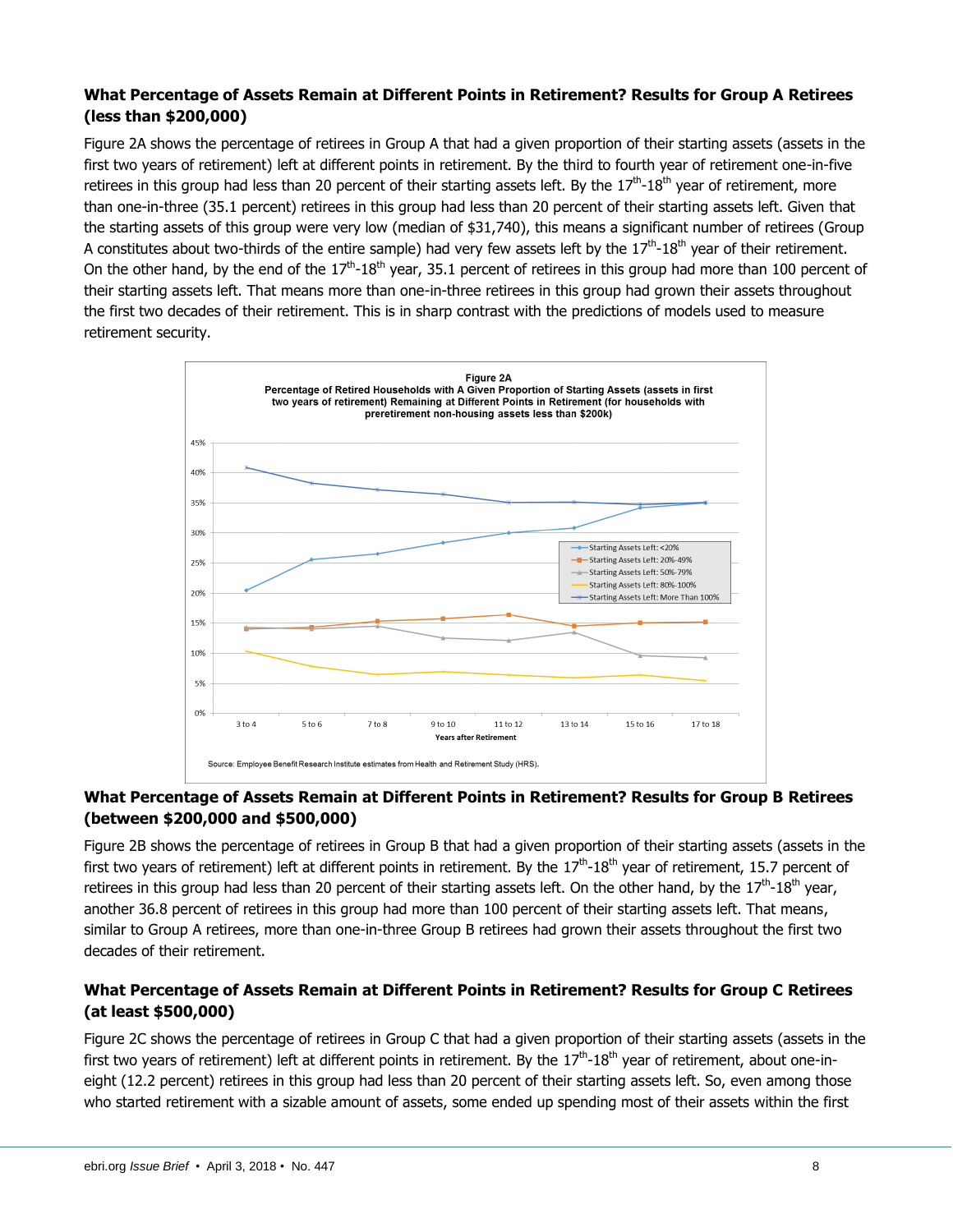two decades of retirement. On the other hand, by the end of the  $17<sup>th</sup>$ -18<sup>th</sup> year, another 35.5 percent of retirees in this group had more than 100 percent of their starting assets left.

So, while a significant number of retirees had spent most of their assets within the first two decades of retirement many had not. Indeed, about one-in-three retirees, irrespective of their level of starting assets, had actually continued to grow their assets in retirement.



<span id="page-8-0"></span>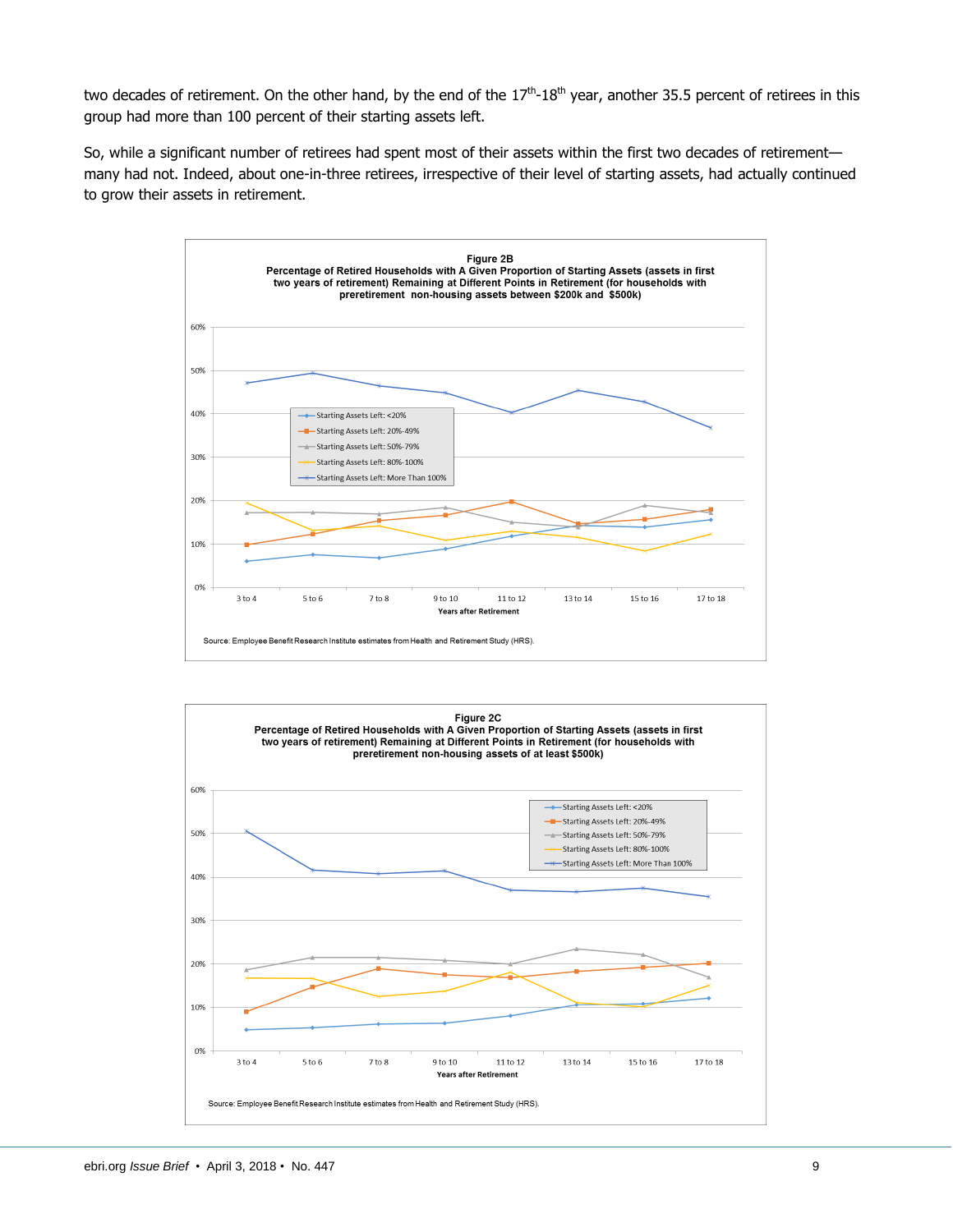# **Do Retirees With Pension Income Spend Down Their Assets Faster than Others?**

If the reluctance to spend down assets is due to the fear of running out of money at the end of life, then should people with lifetime pension income spend down their assets more freely? This seems like a reasonable prediction but is not supported by the data.

Figure 3 shows how the median non-housing assets changed for retirees with and without pension income in the two decades after retirement. First, pensioners started retirement with much higher levels of assets. In the first two years, the median non-housing assets for pensioners and non-pensioners were \$219,120 and \$68,500 respectively. After 17- 18 years of retirement, the median non-housing assets for pensioners was \$210,991 – a drop of about 4 percent.

In comparison, during the same period, median non-housing assets of retirees without pensions dropped from \$68,500 to  $$45,000 - a$  drop of about 34 percent.

So, pensioners are much less likely to spend down their assets. This suggests a better explanation for such assetpreserving behavior is that people spend the money that comes in as a regular income flow (such as a pension or Social Security income), and try to preserve their assets for uncertainties or bequest. Because pensioners have more regular income than non-pensioners, they are able to stick to such behavior more closely.



# <span id="page-9-0"></span>**Do Retirees Limit Their Spending to Their Income?**

**Definition of Household Income:** Income includes wages and labor earnings; capital earnings; defined benefit pensions; annuities; Social Security Disability Insurance; Social Security retirement benefits; unemployment compensation; and government transfers and other sources of income such as alimony, lump sums from insurance, pensions, or inheritance, or anything else. Income measure is used from the RAND HRS data file and does not include distributions from IRAs, 401(k)s, brokerage accounts, or savings accounts.

**Definition of Household Spending:** Household spending includes spending in 36 categories broadly measuring home and home-related spending, health, food, transportation, clothing, entertainment, and any other spending. Total spending is calculated by the author using CAMS data.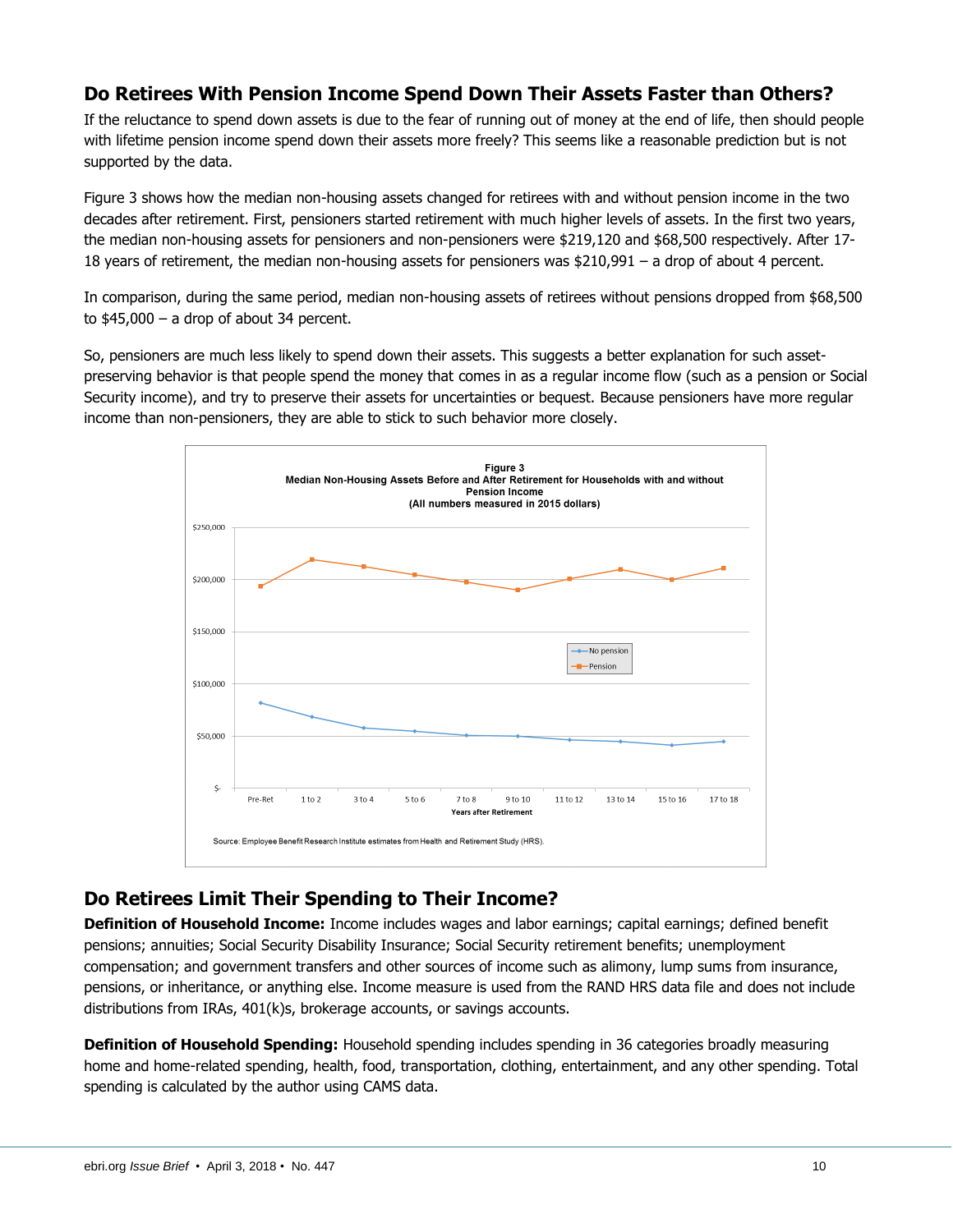Figure 4 shows the median of the ratio of household spending to household income among retirees of different ages. Household spending and household income are defined above. As Figure 4 shows, the median ratio of spending to income remains very close to one for all age groups, slowly inching higher for older retirees. So, for the majority of retirees, spending tracks their income very closely. Because income does not include drawdowns from tax-advantaged (IRAs or 401(k)s) accounts, this means the majority of retirees limit their spending to income that excludes taxadvantaged account drawdowns.



## <span id="page-10-0"></span>**Conclusion**

Life-cycle theory suggests that workers accumulate assets during their working lives and spend those assets during retirement. Most retirement models and much of the advice provided to retirees are based on this assumption. While there is enough evidence that workers accumulate assets during their working years, there is much less evidence to show that retirees systematically spend down their accumulated assets during retirement. Do retirees want to spend down their assets or do they simply want to hold on to their assets as a financial cushion?

This EBRI study shows that the majority of retirees do not spend down their assets in the first two decades of their retirement. This behavior is not limited to those with lower levels assets. In fact, those with the highest level of assets show the lowest rates of spending down.

Also, having guaranteed income for life, such as a pension, doesn't make retirees more likely to spend down their assets either. To the contrary, of all the subgroups studied, pensioners have the lowest asset spend-down rates. This suggests that if the goal is to avoid spending down assets, pensioners are best suited to do so. In other words, if retirees seek to limit their spending to their regular flow of income (such as pension, Social Security income, or other annuity income), then pensioners are indeed best suited to avoid asset decumulation, as they have more regular income than others.

When household income of retirees is compared to household spending, the study finds that majority of households indeed limit their spending to their income.

If retirees are determined to preserve their assets and not to spend them down, this creates important implications- ranging from the type of retirement products offered to how retirement preparedness is assessed. However, if such